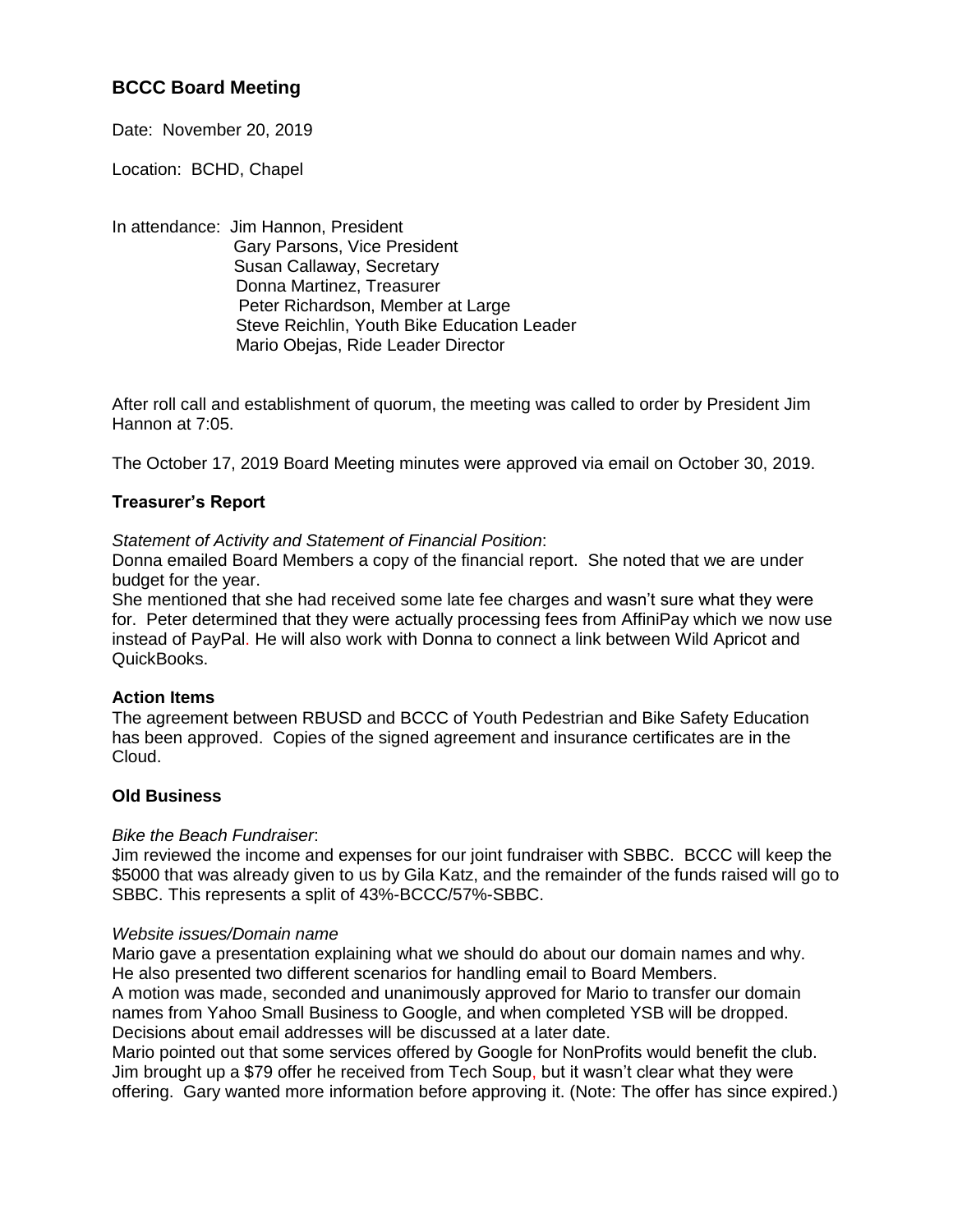## *Survey questions to gather information from members*

Gary passed out two sample questionnaires. The Board decided it would be best to try them out on a small group of members first, so they will be sent to the Ride Leaders.

### *Review cost & income to operate stand-alone BCCC Bike Club*

Gary passed out a chart detailing the potential expenses, grant funding and revenue for a standalone Bike Club for the Board to review.

Action to be taken**:** Jim will set up a meeting with Gary and Peter to review Gary's list as well as the information Jim has compiled.

#### *Status of agreement with BCHD*

There has been no response to our latest proposed revisions/corrections to the agreement.

#### *Membership status report*

Gary proposed adding a monthly report that reviews membership levels and non-renewals. Peter will send out this report to Board members.

#### *Photos for newsletter*

Gary presented possible guidelines for photo submission to the newsletter following a member's complaint. The Board decided that it wasn't necessary at this time.

#### *"Informative" membership meetings with bike-related guest speakers*

The Board felt this was a good idea on an occasional basis. They could be combined with the ride leader meetings. Funding for paying speakers will be considered in next year's budget.

#### *Restaurant Fund-Raising Idea*

Gary passed out information on local restaurants that allow groups to book fundraisers and then 15-20% of the sales are donated back to the club. He suggested planning a Social Hour at one of the restaurants listed. Board is okay with this idea, but we have no social director at this time so someone would have to volunteer to arrange this.

## *Holiday Venue and Date*

In the absence of a Social Director, Jim explored possibilities for the club's Holiday Get-Together. Kincaids has a Happy Hour from 3-6 every day of the week. Jim proposed scheduling our event for Sunday, December 15<sup>th</sup>. The Board agreed and also decided that we could spend up to the amount of money that was allocated in the budget for food at the event..

#### *2019-2020 Budget*

Because of uncertainty over if, when and how the Club might be reorganized, Jim proposed that we prepare a budget the reflects our known expenses. The rest of the budget will be considered at a later date.

#### *Review sponsorship package for 2019-2020*

Jim has worked with Nancy on this. He feels most of our sponsors will join again next year, and we might have a couple of new ones.

## **Announcements/News**

- Donna asked that Board members refrain from making unilateral decisions on Board matters.
- Steve reported that we have submitted proposed agreements to Manhattan Beach School District and Hermosa Beach School District for our Youth Safety Education Program and are waiting to hear back from them.
- Peter reported a surge in sales on club garments due to discounted prices.

## **Board Round Table**